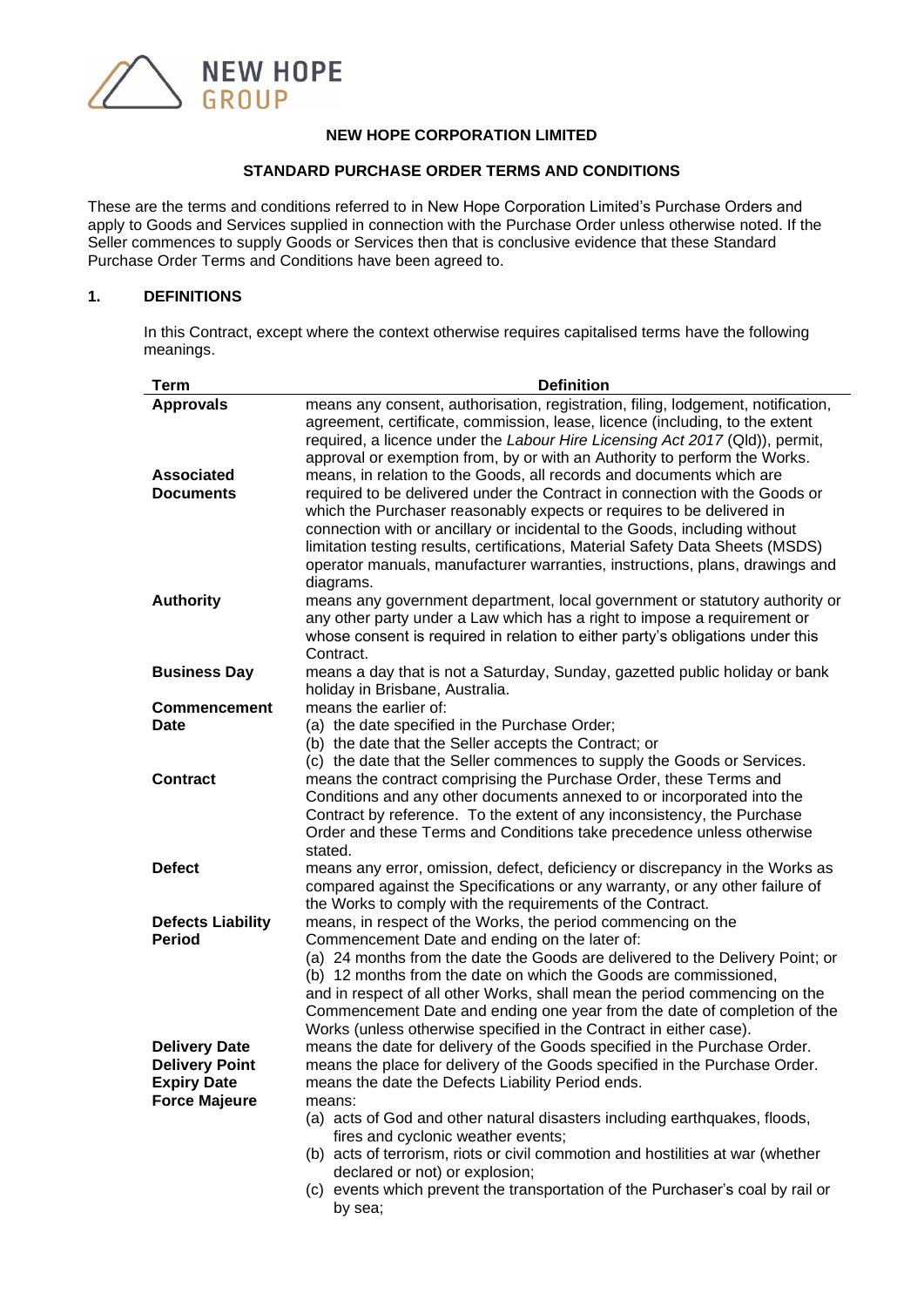| <b>Term</b>             | <b>Definition</b>                                                                                                                                          |
|-------------------------|------------------------------------------------------------------------------------------------------------------------------------------------------------|
|                         | (d) ionising radiation, contamination by radioactivity from any nuclear fuel or                                                                            |
|                         | from any nuclear waste, not caused by the Seller;                                                                                                          |
|                         | (e) industrial action of a statewide or nationwide application and which is not                                                                            |
|                         | limited to the Seller or its employees, agents or subcontractors,                                                                                          |
|                         | the occurrence or effects of which could not reasonably have been prevented                                                                                |
|                         | by the party seeking to rely on the occurrence of such an event and which is                                                                               |
|                         | not caused by any fault, act or omission of the party seeking to rely on the                                                                               |
|                         | occurrence of such an event, but Force Majeure does not include:                                                                                           |
|                         | (f) industrial action, as that term is defined by section 19 of the Fair Work Act                                                                          |
|                         | 2009 (Cth), in relation to the Purchaser or Seller or any of the Seller's                                                                                  |
|                         | personnel engaged in the Works affecting only the Site;                                                                                                    |
|                         | (g) breakdown of, or loss of or damage to, plant, machinery or equipment not                                                                               |
|                         | resulting from an event described in paragraphs (a) or (b); or                                                                                             |
|                         | (h) inclement weather which is not part of an event described in paragraph                                                                                 |
|                         | (a).                                                                                                                                                       |
| Goods                   | means the goods to be supplied by the Seller to the Purchaser as specified in                                                                              |
|                         | the Purchase Order.                                                                                                                                        |
| Law                     | means the law in force in the place at which the Works are to be carried out,                                                                              |
|                         | including any requirement of an Authority and any acts, statutes, regulations,                                                                             |
|                         | proclamations, local laws, present or future and whether state, federal or                                                                                 |
|                         | otherwise.                                                                                                                                                 |
| <b>Materials</b>        | means all materials, plant, machinery, equipment, products, processes and                                                                                  |
| <b>Personal</b>         | other things to be supplied by the Seller in the performance of the Works.<br>has the meaning given in the Privacy Act 1988 (Cth) and includes information |
| <b>Information</b>      | which is collected, used, disclosed, stored or handled by a party for the                                                                                  |
|                         | purposes of this Contract.                                                                                                                                 |
| <b>Privacy Law</b>      | means all Laws, principles, industry codes and policies relating to the                                                                                    |
|                         | collection, use, disclosure, storage or granting of access rights to Personal                                                                              |
|                         | Information.                                                                                                                                               |
| <b>Purchase Order</b>   | means the order form entitled "Purchase Order" which forms part of the                                                                                     |
|                         | Contract.                                                                                                                                                  |
| <b>Purchaser</b>        | means the purchaser specified in the Purchase Order.                                                                                                       |
| <b>Seller</b>           | means the person, firm or company to whom the Purchase Order is                                                                                            |
|                         | addressed.                                                                                                                                                 |
| <b>Services</b>         | means any services to be performed by the Seller as specified in the                                                                                       |
|                         | Purchase Order, including without limitation installation, commissioning,                                                                                  |
|                         | maintenance or other services performed in connection with the supply of the                                                                               |
|                         | Goods.                                                                                                                                                     |
| Site                    | means the areas where the Delivery Point is located or where the Works are                                                                                 |
|                         | performed.                                                                                                                                                 |
| <b>Site Senior</b>      | has the meaning given in the Coal Mining Safety and Health Act 1999 (Qld).                                                                                 |
| <b>Executive or SSE</b> |                                                                                                                                                            |
| <b>Works</b>            | means:                                                                                                                                                     |
|                         | (a) the works or Services described in and to be performed under the                                                                                       |
|                         | Contract;                                                                                                                                                  |
|                         | (b) the Goods to be supplied by the Seller under the Contract; and                                                                                         |
|                         | (c) any Materials to be provided in connection with performance of the                                                                                     |
|                         | Contract,<br>and shall include:                                                                                                                            |
|                         | (d) the Works as varied by any written direction given by the Purchaser from                                                                               |
|                         | time to time:                                                                                                                                              |
|                         | (e) all rectifications and reinstatement of anything done to remedy any                                                                                    |
|                         | Defects; and                                                                                                                                               |
|                         | any other matter or thing which the Seller is obliged to do or causes to be<br>(f)                                                                         |
|                         | done or the result or effect which the Seller must achieve or cause to be                                                                                  |
|                         | achieved to comply with its obligations under the Contract.                                                                                                |
|                         |                                                                                                                                                            |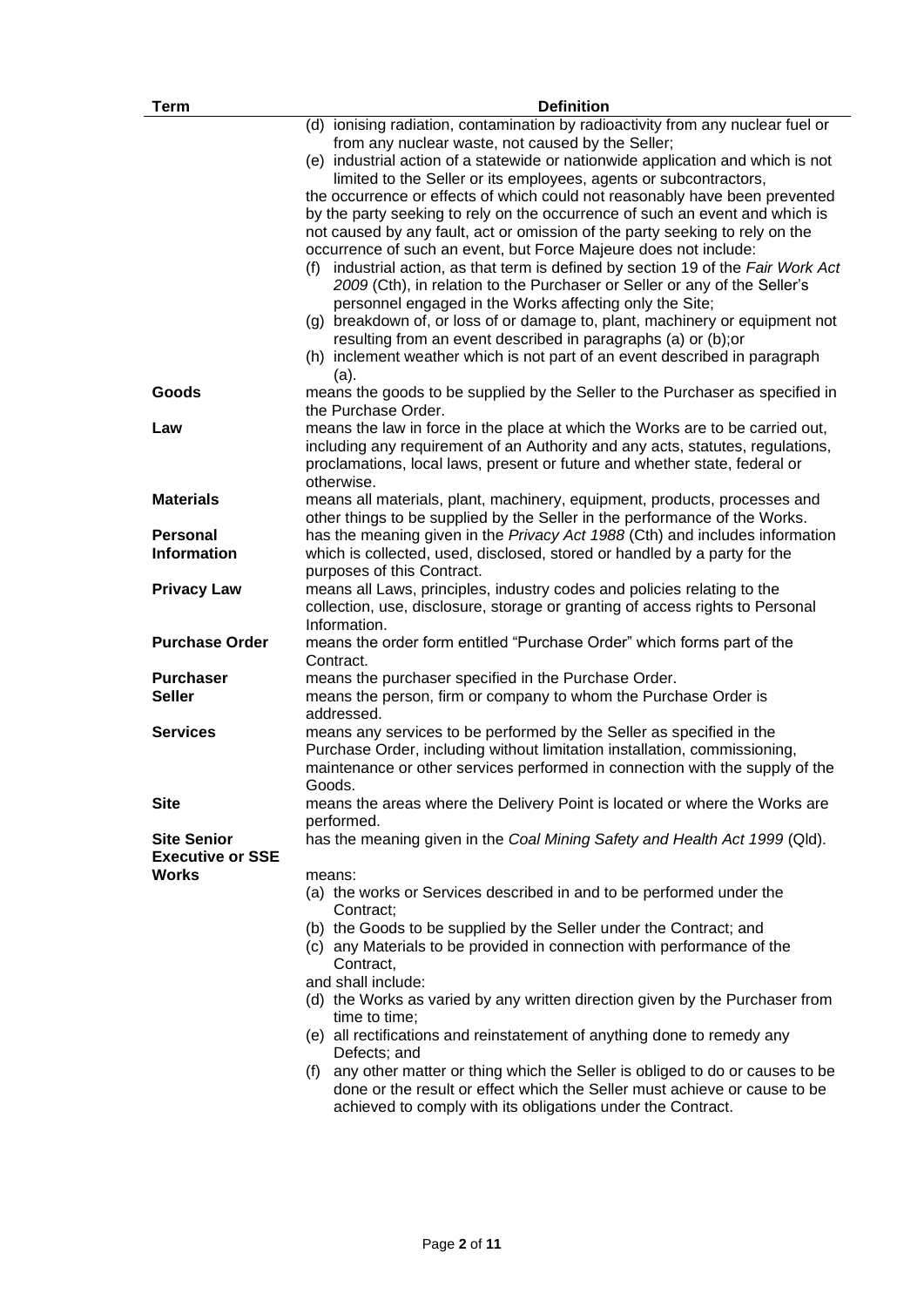# **2. INTERPRETATION**

In this Contract, unless the context indicates a contrary intention:

- (a) clause headings are inserted for ease of reference only and do not form part of and are not to be used in the interpretation of this Contract;
- (b) words importing the singular include the plural and vice versa;
- (c) words importing one gender include the other genders;
- (d) a reference to a person shall be construed as a reference to an individual, firm, body corporate or other entity (whether incorporated or not) or where a position is nominated, the individual occupying that position;
- (e) except to the extent that the contrary intention appears, any word or expression that is given a defined meaning in the Contract has that meaning and if a word or phrase is given a defined meaning, any other part of speech or grammatical form of that word or phrase has a corresponding meaning;
- (f) no rule of construction will apply to a clause to the disadvantage of a party merely because that party put forward the clause or would otherwise benefit from it;
- (g) a reference to a statute includes its delegated legislation and a reference to a statute or delegated legislation or a provision of either includes consolidations, amendments, re-enactments and replacements;
- (h) an obligation or a liability assumed by, or a right conferred on, 2 or more persons binds or benefits them jointly and severally;
- (i) a reference to a party includes that party's executors, administrators, successors and permitted assigns, including persons taking by way of novation;
- (j) a reference to a document (including this Contract) is to that document as varied, novated, ratified or replaced from time to time;
- (k) a reference to a party, clause, schedule, exhibit, attachment or annexure is a reference to a party, clause, schedule, exhibit, attachment or annexure to or of this Contract, and a reference to this Contract includes all schedules, exhibits, attachments and annexures to it;
- (l) "includes" in any form is not a word of limitation;
- (m) a reference to "\$" or "dollar" is to Australian currency; and
- (n) if the date on or by which any act must be done under this Contract is not a Business Day, the act must be done on or by the next Business Day.

### **3. ACCEPTANCE OF PURCHASE ORDER**

- (a) The Seller in agreeing to perform the Works specified in the Purchase Order accepts these conditions.
- (b) This Contract contains the entire agreement between the parties and no regard shall be had to prior dealings. Unless specifically agreed and evidenced in writing, any terms and conditions that may have been attached or embodied in the Seller's bid, offer, quote or estimate are deemed to have been withdrawn in favour of this Contract.
- (c) This Contract includes the supply, protection, painting, packing, marking and delivery (as specified) of the whole of the Goods described in the Purchase Order and detailed in the specifications and/or drawings (if any). The Seller must complete the Works in accordance with the provisions of the Purchase Order and this Contract.

#### **4. TERM**

This Contract commences on the Commencement Date and expires on the Expiry Date.

#### **5. WORKPLACE HEALTH AND SAFETY AND COMPLIANCE WITH LAWS**

- (a) The Seller shall perform the Contract in a manner that protects the environment and the safety and health of all personnel and the public and shall comply with all Laws and Approvals. The Seller must immediately notify the Purchaser in writing if any matter or any conduct occurs which does or may constitute a breach of any Approval.
- (b) The Seller must not do or fail to do anything which would cause the Purchaser to be in breach of any Laws or Approvals.
- (c) In the event that the Seller (including any of its officers, employees, agents, contractors or subcontractors) attends any of the Purchaser's coal mine sites, the Seller must comply with all directions of the Site Senior Executive and must report any incident relating to workplace health and safety or the environment to the Purchaser as soon as reasonably possible.
- (d) The Seller represents and warrants that:
	- (i) all personnel engaged to perform Services have all necessary government approvals required to lawfully work in Australia, and will be paid and engaged upon work conditions in accordance with the Law and any relevant industrial award or agreement; and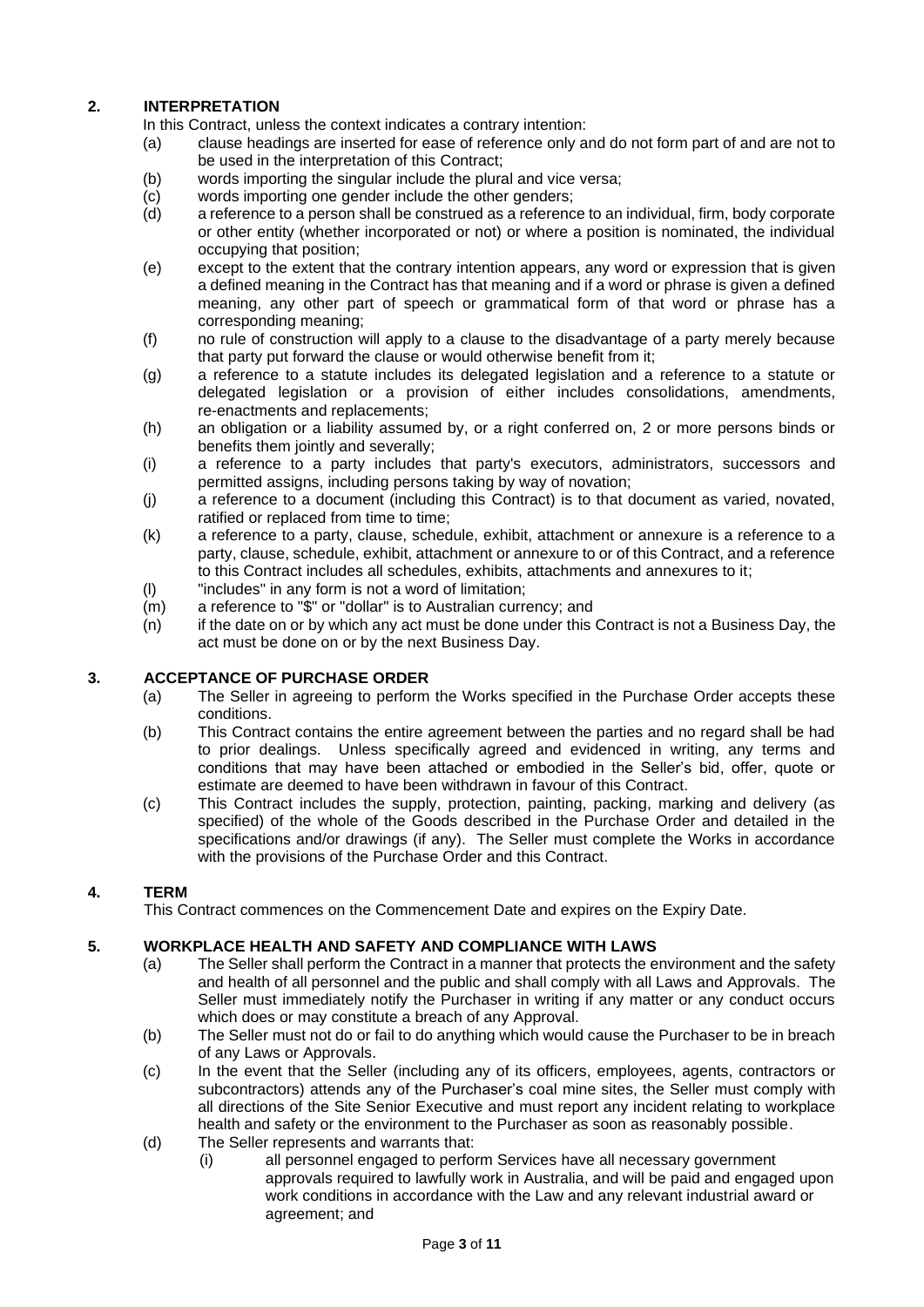(ii) it has not engaged in any activity, practice or conduct that would constitute an offence under Division 270 or Division 271 of the Schedule to the *Criminal Code Act 1995* (Cth), and it is not aware of any such activity, practice or conduct by its personnel or its immediate subcontractors or suppliers.

## **6. INVOICING AND PAYMENT**

- (a) The Purchaser must pay the Seller for the Works provided in accordance with the rates and charges set out in the Contract, such rates and fees to remain fixed for the term of the Contract unless otherwise stated in the Contract or agreed between the parties.
- (b) These prices shall include all costs incurred by the Seller in relation to the Goods, including without limitation the cost of manufacture, testing, certification, packaging, handling, storage, transport and all costs incurred in the course of carrying out the requirements of the Contract.
- (c) The Seller must deliver to the Purchaser an invoice covering the Works provided during the previous calendar month. Invoices shall be submitted in the number and form requested by the Purchaser, accompanied by such certification and documentation as the Purchaser may require, including provision of purchase order number details.
- (d) The Purchaser must, unless a dispute is raised under clause [23](#page-9-0) in respect of an invoice prior to payment of the invoice, pay the invoice within 30 days of end of month.
- (e) If the Purchaser disputes any invoice in whole or in part, the Purchaser must as soon as reasonably practicable thereafter notify the Seller of the dispute. The Purchaser will not pay a disputed invoice (whether in whole or in part) until the dispute is resolved.
- (f) The Purchaser may set-off against payments due to the Seller any amount claimed by the Purchaser (or any of its related bodies corporate) from the Seller.
- (g) No payment by the Purchaser shall prejudice the Purchaser's right to question or dispute an invoice or pursue or recover any claims against the Seller.
- (h) The Seller must pay any fees, charges, levies and taxes imposed by Authorities in connection with the Goods and the rates and charges set out in this Contract are deemed to include all such fees, charges, levies and taxes.

## **7. INSPECTION AND TESTING**

- (a) The Purchaser and its agents have the right to enter any premises of Seller or its subcontractors to inspect and test to ensure the Goods comply with the Contract. Inspections and tests may be made at any time (on reasonable prior notice from the Purchaser to the Seller).
- (b) The Seller must render all assistance with such inspections and testing, including providing any information which Purchaser requires such as test and inspection reports and material certificates.
- (c) Any inspection or testing by the Purchaser, or any waiver by Purchaser of such inspection or testing, will not relieve the Seller from full responsibility for the performance of its obligations under the Contract.
- (d) All Goods may be subject to inspection or testing within a reasonable time after arrival at the Delivery Point or final delivery destination.

# **8. TITLE AND RISK**

- (a) Title to the Goods passes to the Purchaser upon the earlier of payment for the Goods and delivery of the Goods to the Site, provided that the Seller bears the risk of loss or damage to the Goods until they are delivered to the Site.
- (b) The Seller shall clearly identify such Materials and other Work as the property of the Purchaser by visibly marked or tagging in a manner reasonably acceptable to the Purchaser, and the Seller shall, to the extent possible, segregate such Materials and other Work from other materials, work, goods and equipment owned by the Seller or other third parties.
- (c) Risk in the Goods will be with the Seller until the delivery of the Goods to the Purchaser at the Delivery Point. The Seller shall make good any damage to the Goods while the Seller has risk in the Goods.

# **9. DELIVERY**

- (a) Time is of the essence for delivery of the Goods to the Delivery Point. The Seller must deliver the Goods to the Purchaser at the Delivery Point on or before the Delivery Date.
- (b) Immediately upon the Seller despatching the Goods, the Seller must notify the Purchaser of the time of despatch, the Purchase Order number, the type and quantity of Goods despatched and the expected date and time of delivery.
- (c) Should it become apparent to the Seller that the Delivery Date will not be met, the Seller must immediately notify the Purchaser of the revised date for delivery of the Goods and the Purchaser has the right to do any or all of the following (at its option):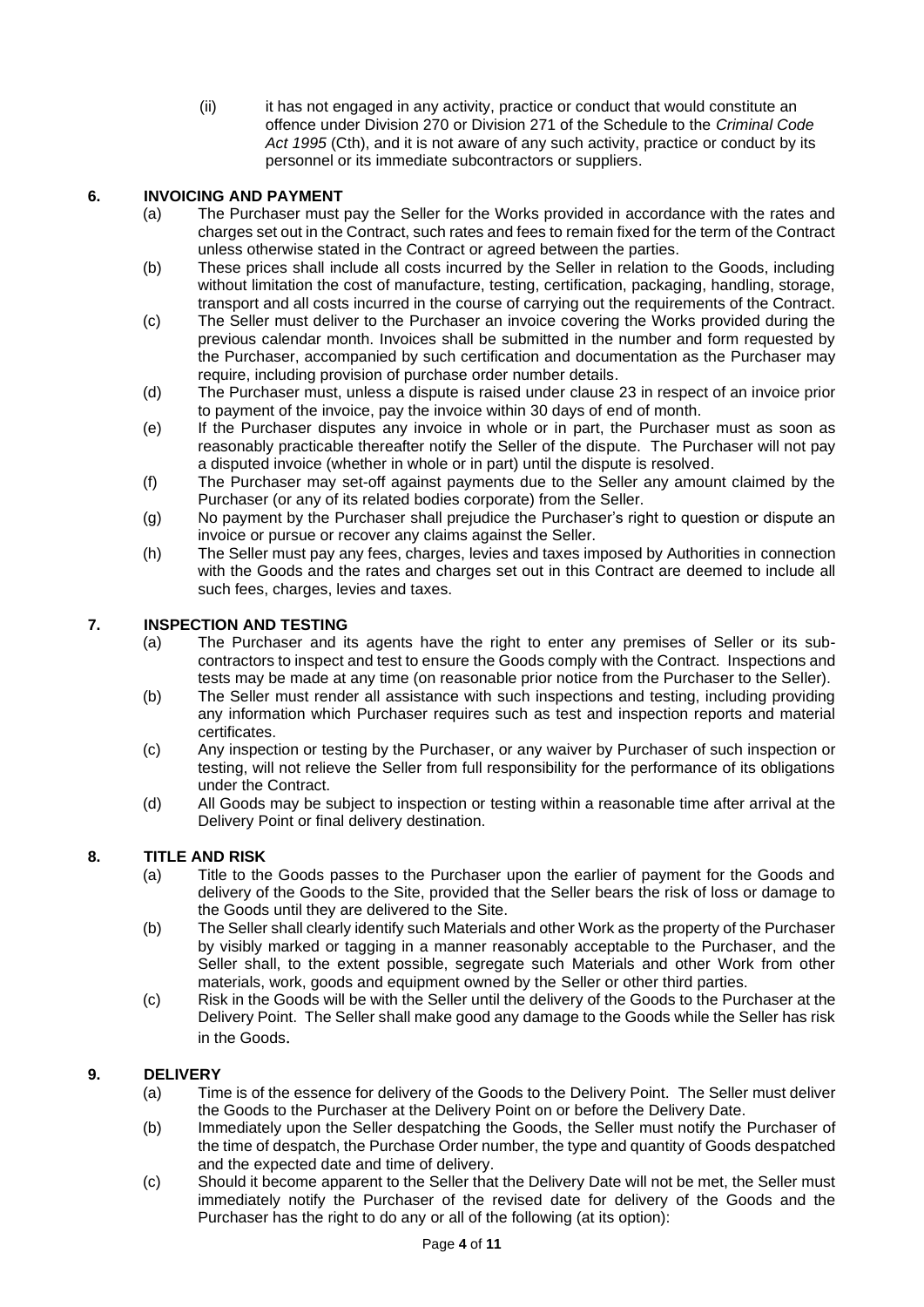- (i) cancel the whole or part of this Contract;
- (ii) make other arrangements necessary or appropriate (in its discretion) and any additional costs incurred by the Purchaser as a result of the Seller's delay shall be reimbursed to the Purchaser by the Seller, or may be offset at the option of the Purchaser against monies due to the Seller by the Purchaser.
- (d) The Goods shall be delivered to the Delivery Point in such manner as is required under the Contract or if no such manner is specified, in such manner as the Purchaser may require.
- (e) All Associated Documents shall be delivered with the Goods or in such other manner required under the Contract, or upon earlier termination of the Contract. Delivery will not be complete until all Associated Documents have been received and approved by the Purchaser. The Seller must ensure that all Associated Documents are correct, valid and in good order.
- (f) All Goods supplied under the Contract must comply with the requirements of the Purchaser's standard specifications for dangerous goods (where applicable) and forwarding, packaging, marking and storage of equipment and materials as may be notified to the Seller from time to time.
- (g) The Seller indemnifies the Purchaser against any loss or damage to the Goods suffered prior to their delivery at the Delivery Point.
- (h) Neither payment for nor inspection of the Goods under this Contract constitutes acceptance of Goods that do not comply with the Contract or affect the ability of the Purchaser to subsequently reject the Goods under this Contract.
- (i) The Seller is responsible for and must pay all costs and expenses associated with the Goods including transportation, freight, packaging, handling and storage of the Goods until delivery at the Delivery Point.
- (j) The Seller may be requested to supply drawings, designs and technical data for approval and/or record purposes and acceptance of such by the Purchaser will not be deemed to constitute approval or confirmation of the Goods by the Purchaser.

# **10. PACKAGING AND PROTECTION**

- (a) The Seller must protect the Goods from loss or damage arising from any cause, and ensure that the Goods are appropriately packed, handled and transported to the Site to prevent damage or shrinkage while in transit or storage. The Seller must ensure that delivery documents accompany the Goods to the Site and bear the Purchase Order number.
- (b) The Purchaser may return, at the Seller's cost, any Goods damaged in transit if the damage could reasonably have been avoided by appropriate packaging.

#### **11. GOODS WARRANTIES**

- (a) The Seller expressly acknowledges and warrants that the Purchaser entered into the Contract in reliance upon the skill and judgment of the Seller as an experienced and safe designer, manufacturer, fabricator, supplier, transporter, installer, erector, constructor, tester, repairer and commissioner (to the extent that the Works includes those activities) of work the size, nature and standard of the Works and the Seller's ability to carry out the Works in accordance with its tender or quote.
- (b) The Seller warrants that it has good and marketable title to the Goods and that the Goods are free from any encumbrances or liens.
- (c) The Seller warrants as follows in relation to the Goods and each part of the Goods that they must:
	- (i) be manufactured to the highest standard of care, skill and diligence that would normally be expected of a reputable and competent organisation providing goods similar to the Goods;
	- (ii) be fit for their usual purpose and any purpose specified in the Contract;
	- (iii) be free of defects in materials, workmanship and design;
	- (iv) comply with all relevant Australian Standards, Laws and Approvals and with best industry practices;
	- (v) be in good working order and condition;
	- (vi) have a life expectancy commensurate with what would be expected of similar goods provided for similar purposes by a competent and reputable supplier or contractor;
	- (vii) be manufactured strictly in accordance with any manufacturing drawings, specifications or description supplied to the Seller by the Purchaser; and
	- (viii) be new unless expressly stated otherwise in the Contract.
- (d) The delivery of a warranty or guarantee from any third party vendor, manufacturer or supplier shall be in addition to the warranties given by the Seller under the Contract, and shall not relieve the Seller from responsibility for its warranties under the Contract.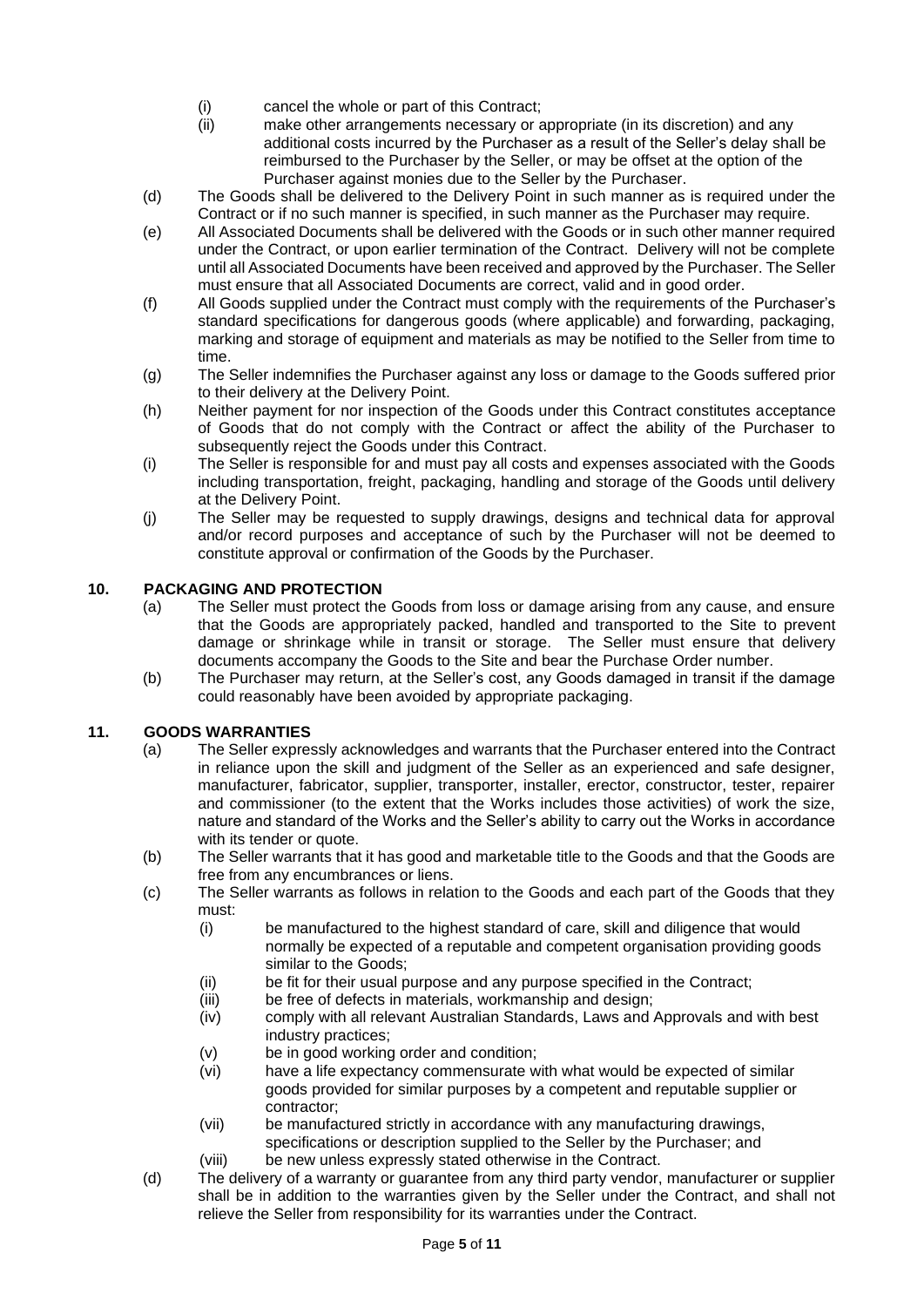- (e) The Seller must assign to the Purchaser the warranty or guarantee of any vendor, manufacturer or supplier of any Materials or Goods as well as any warranty of subcontractors, consultants or the specialised services of others, and the Seller will cooperate and assist the Purchaser in the Purchaser's enforcement of those warranties or guarantees.
- (f) The warranties in this clause are in addition to any warranties specified elsewhere in the Contract.
- (g) In respect of any integrated machine (with the exception of light vehicles) which exceeds >85dB (A) SPL, the Seller agrees to:
	- (i) for new mobile plant provide the sound power level (SPL) data for machine and testing standard;
	- (ii) for used mobile plant provide sound power level SPL data tested to Australian Standard AS  $2012.1 - 1990$  for the configuration of the Mobile Plant as delivered by the Seller to Purchaser;
	- (iii) for fixed plant provide sound power level SPL data tested to Australian Standard AS 1217.7 – 1985; and
	- (iv) in each case, participate in a validation measurement within thirty (30) days from the date the machine is commissioned on Site.

## <span id="page-5-0"></span>**12. DEFECTS**

- (a) The Seller represents, warrants and guarantees that the Works will be free of Defects within the Defects Liability Period, will conform to the Specifications and that the Works will be capable of operation for the purpose specified in the Contract or, where none is specified, their usual purpose.
- <span id="page-5-1"></span>(b) If the Seller discovers or is aware of any Defect then the Seller must promptly notify the Purchaser of the Defect.
- (c) Upon request by the Purchaser, the Seller must investigate the cause of any Defect and provide a report to the Purchaser on the results of such investigation as soon as reasonably practicable thereafter.
- (d) Where a Defect occurs, the Seller must take such steps as are necessary to ensure that a defect similar to the Defect will not occur again.
- (e) If the Purchaser discovers any Defect (whether pursuant to clause [12](#page-5-0)[\(b\)](#page-5-1) or otherwise) that exists or existed within the Defects Liability Period, then at any time without prejudice to any other rights or remedies that the Purchaser has or may have in relation to the Defect the Purchaser:
	- (i) may by notice require and the Seller must promptly remedy each Defect to the Purchaser's satisfaction without cost to the Purchaser and without causing damage to any other property or materials and avoiding and minimising disruption to the Purchaser's ongoing operations; and
	- (ii) will be entitled to perform the work itself or to cause it to be performed by third parties and the Purchaser shall be entitled to recover from the Seller all costs and expenses associated with the remedial work as a debt due and owing or to deduct the same from any money due or which becomes due to the Seller by the Purchaser.
- (f) Nothing in this clause is intended or shall be construed to relieve any manufacturer or supplier from any obligation or warranty which run in favour of the Seller, the Purchaser or third parties.
- (g) The Seller's warranty under this clause does not extend to any defect or failure occurring in the Works to the extent that such defect or failure is due to:
	- (i) improper use of the Works by the Purchaser;
	- (ii) an event of Force Majeure;
	- (iii) normal wear and tear; or
	- (iv) defective materials supplied by the Purchaser.
- (h) The Seller must remedy each Defect as required under this clause at any location nominated by the Purchaser.
- <span id="page-5-2"></span>(i) The Purchaser may reject all or any part of the Works that are not in accordance with the Contract or contain a Defect by written notice delivered to the Seller without prejudice to any other rights or remedies the Purchaser has or may have in relation to such matter.
- (j) Notwithstanding:
	- (i) anything to the contrary in the Contract; or
	- (ii) the failure or otherwise of the Purchaser to reject the Works in accordance with clause [12](#page-5-0)[\(i\),](#page-5-2)

the Purchaser shall not be liable to pay the Seller for any Works which are not in accordance with the Contract and the Purchaser shall be entitled to recover any amounts already paid to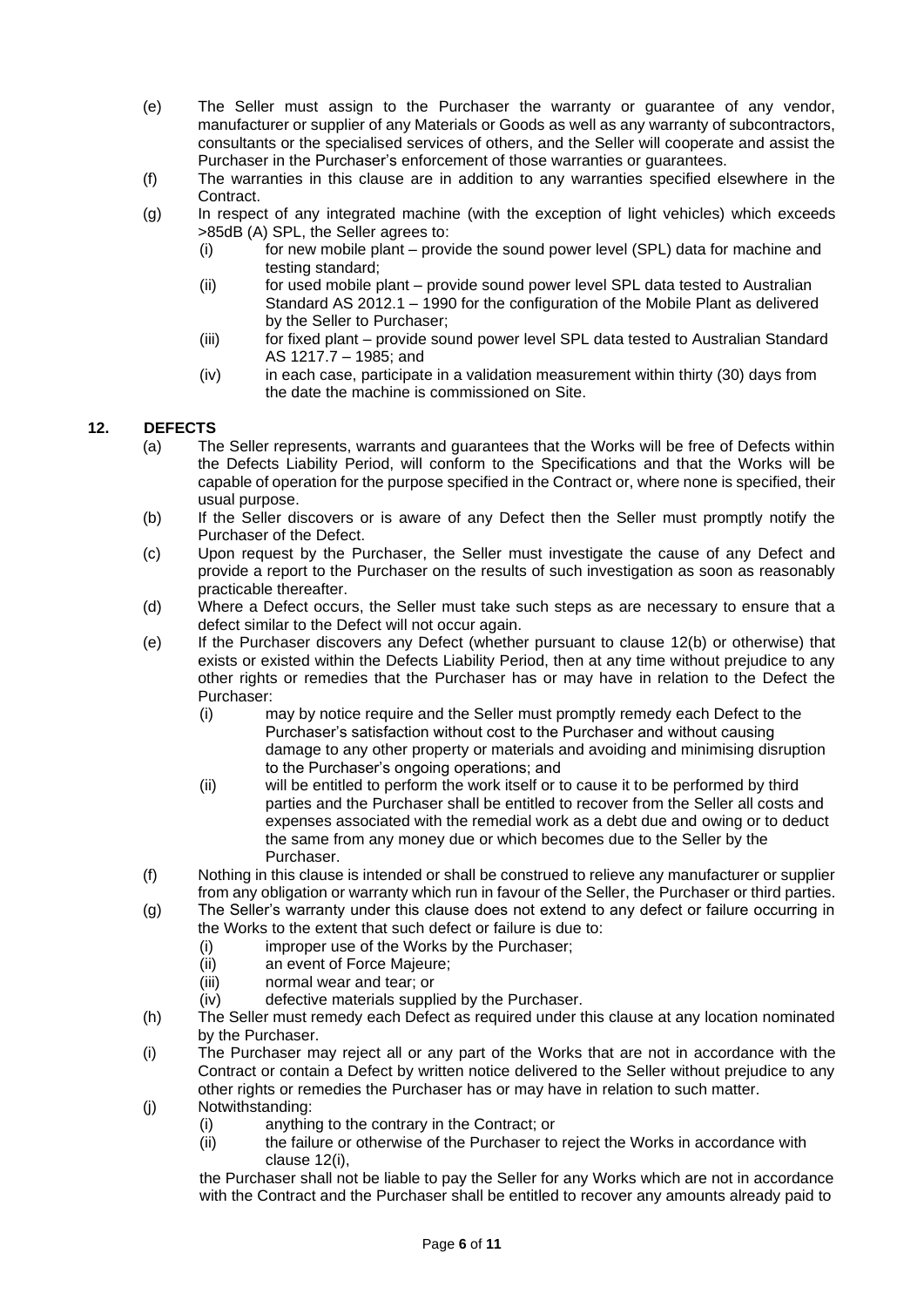the Seller in respect of such Works as a debt due and owing or deduct the same from any money due or which becomes due to the Seller by the Purchaser.

#### **13. SERVICES**

- To the extent that the Seller performs any Services as part of the Works:
- (a) the Seller warrants that the Services will be performed in a proper and workmanlike manner and with diligence;
- (b) the Seller must supply all labour, tools, equipment and materials necessary to complete the Services;
	- (i) the Seller must only engage personnel whoare careful, skilled, safe,
		- experienced and competent in their respective disciplines;
- (c) the Seller must use its best endeavours not to impede or interfere with other work or operations conducted at the Purchaser's premises; and
- (d) the Seller must comply with all policies and procedures as notified to the Seller and comply with the reasonable directions of the Purchaser while on the Purchaser's premises.

#### <span id="page-6-0"></span>**14. GST**

- (a) For the purpose of this clause, unless the context otherwise requires:
	- (i) "**GST Act**" means *A New Tax System (Goods and Services Tax) Act 1999* (Cth); and
	- (ii) where any other term is used in this clause which is defined in the GST Act it shall have the meaning given to that term in the GST Act.
- (b) Except under this clause, the consideration for a Supply made under or in connection with this Contract does not include GST.
- <span id="page-6-1"></span>(c) If a Supply made under or in connection with this Contract is a Taxable Supply, then at or before the time any part of the consideration for the Supply is payable:
	- i. the Recipient must pay the entity making the Supply (**Supplier**) an amount equal to the total GST for the Supply, in addition to and in the same manner as the consideration otherwise payable under this Contract for that Supply; and
	- ii. the Supplier must give the Recipient a Tax Invoice for the Supply.
- (d) For clarity, the GST payable under clause [14](#page-6-0)[\(c\)](#page-6-1) is correspondingly increased or decreased by any subsequent adjustment to the amount of GST for the Supply for which the Supplier is liable, however caused.
- (e) If either party has the right under this Contract to be reimbursed or indemnified by another party for a cost incurred in connection with this Contract, that reimbursement or indemnity excludes any GST component of that cost for which an Input Tax Credit may be claimed by the party being reimbursed or indemnified, or by its Representative Member, Joint Venture Operator or other similar person entitled to the Input Tax Credit (if any).
- (f) Where a Tax Invoice is given by the Supplier, the Supplier warrants that the Supply to which the Tax Invoice relates is a Taxable Supply and that it will remit the GST (as stated on the Tax Invoice) to the Australian Taxation Office.
- (g) Where a Supply made under or in connection with this Contract is a Progressive or Periodic Supply, clause [14](#page-6-0)[\(c\)](#page-6-1) applies to each component of the Progressive or Periodic Supply as if it were a separate Supply.

#### **15. VARIATIONS**

No terms or conditions contained in any letter, quotation, tender or other communication or document of the Seller shall vary this Contract unless agreed by the Purchaser in writing.

#### **16. CHANGE MANAGEMENT**

The Seller shall notify the Purchaser of any manufacturing or supplier changes and/or administrative part number changes in the Goods and provide a brief explanation of the nature of the change.

### **17. INDEMNITY**

- (a) The Seller must indemnify the Purchaser against all losses, damages, costs, charges, expenses and penalties arising in connection with:
	- (i) any damage to the Site, the Goods or any property whether located on the Site or otherwise;
	- (ii) death or injury to any person whether located on the Site or otherwise;
	- (iii) a breach by the Seller of any Law in the course of, or caused by, the performance of its obligations under the Contract; and
	- (iv) the breach by the Seller of an obligation or warranty under the Contract,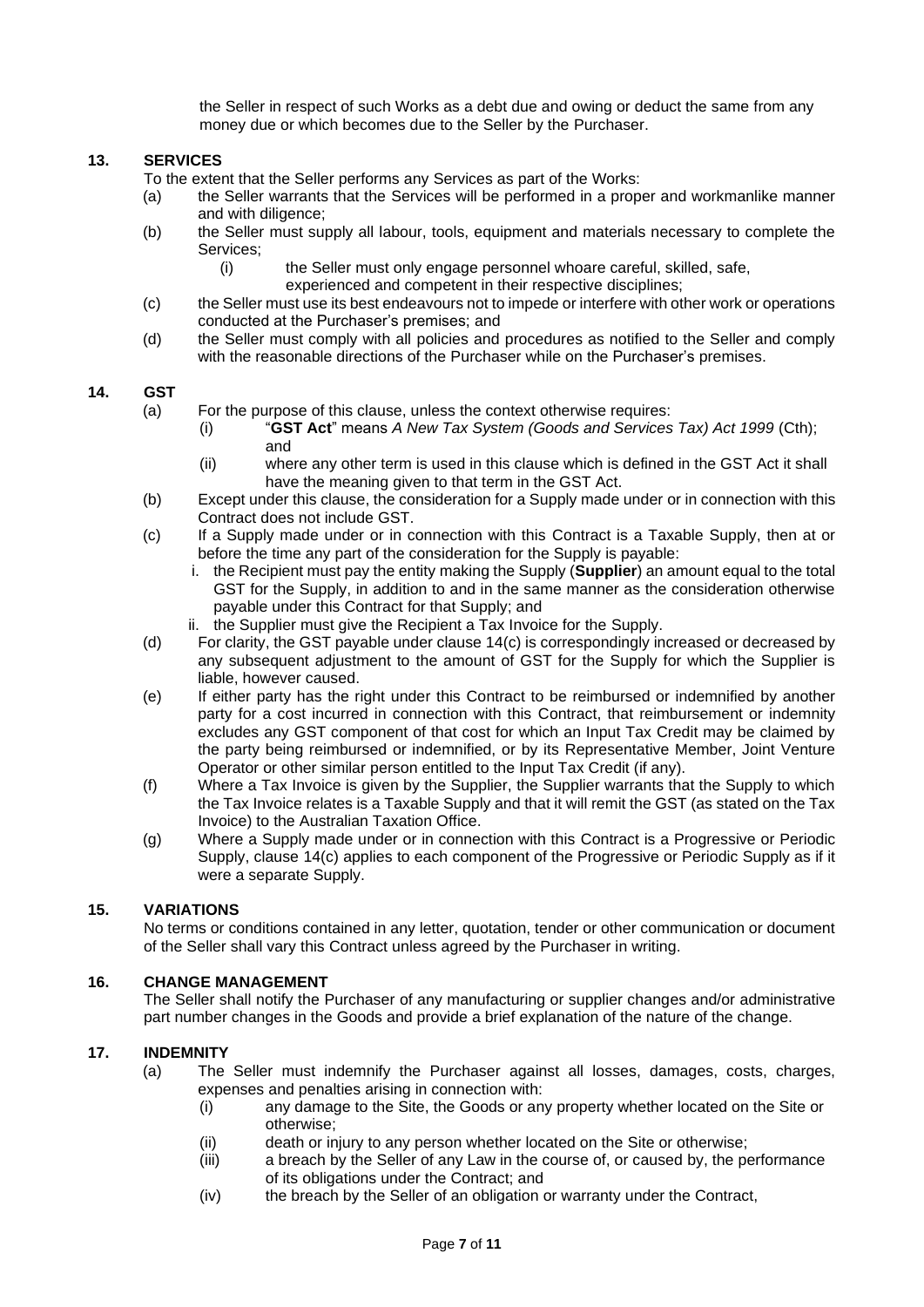if the losses, damages, costs, charges, expenses and penalties arise in connection with any act, error or omission of the Seller.

- (b) Notwithstanding any other provision of the Contract, a party (**First Party**) will not be liable to the other party (**Second Party**) for loss of revenue, loss of business, loss of profits, loss of third party contracts or loss of anticipated savings, whether arising in contract (including under any indemnity), tort (including in negligence or for breach of statutory duty) or otherwise (**Consequential Loss**) except:
	- (i) Consequential Loss incurred as a result of the fraud or wilful, reckless or deliberate breach of the Contract by the First Party, its employees, agents or contractors; or
	- (ii) where the rate of any liquidated damages payable by the First Party under the Contract has been calculated by taking into account Consequential Loss.

# <span id="page-7-1"></span><span id="page-7-0"></span>**18. INSURANCE**

- (a) The Seller agrees to maintain insurance of the types and with limits of liability not less than those set out below at its expense during the term of the Contract from independent reputable insurers reasonably acceptable to the Purchaser covering items, risks and operations required to fulfil the Contract:
	- (i) insurance for the Goods for the period when they are in transit to the Site against all loss or damage arising from any insurable cause, for a limit of not less than their full replacement cost;
	- (ii) public liability insurance for a limit of not less than \$20 million in respect of loss or damage that may occur to any physical property, or death or bodily injury to any person that arises out of or in connection with the performance of the Works;
	- (iii) if relevant, third party motor vehicle liability insurance against liability for death or bodily injury to any person or damage to the Site or property located on the Site, for each of the Seller's vehicles that enter the Site during the performance of the Works;
	- (iv) if required by the Purchaser (acting in its discretion), professional indemnity insurance to the value of at least \$250,000 per claim, and the Seller must if requested by the Purchaser increase its professional indemnity insurance to any amount specified by the Purchaser up to \$5 million per claim; and
	- (v) any other insurance required by Law, including workers' compensation insurance in relation to its employees.
- <span id="page-7-2"></span>(b) In addition to an increase under clause  $18(a)(iv)$  $18(a)(iv)$  $18(a)(iv)$ , the Purchaser may, depending on the value or perceived risk of the Works, request that the Seller increase its insurance limits.
- (c) Upon the Purchaser's request, the Seller must provide to the Purchaser certificates of insurance demonstrating that the Seller has obtained the insurance coverage set out above and containing a statement that the said insurance will not be materially changed or cancelled without at least 30 days prior written notice to the Purchaser. Neither review nor failure to review such certificates shall constitute approval thereto or be deemed to waive or diminish the Purchaser's rights under the Contract.
- (d) Neither failure to comply nor full compliance with the insurance provisions of the Contract shall limit or relieve the Seller from its liability and/or indemnity obligations in the Contract. If the Seller fails or refuses to comply with the obligations prescribed in this claus[e 18,](#page-7-0) the Purchaser, without prejudice to any other rights or remedies available to it under the Contract or at law, may (a) treat the Contract as having been repudiated by the Seller; or (b) procure the required insurances and deduct the cost thereof from any amounts due hereunder or otherwise recover such amounts from the Seller.
- (e) The Seller represents and warrants to the Purchaser that it has fully disclosed its indemnity and insurance obligations under the Contract to its insurers prior to entering into the Contract.
- (f) The Seller must ensure that each subcontractor shall maintain insurance which is required under any applicable laws or regulations, together with such other insurances of types and amounts necessary to cover risks inherent in the work of that subcontractor, as well as any other insurance that the Seller may deem necessary.

#### **19. SUSPENSION**

- (a) The Seller must not suspend the whole or any part of the Works without a written direction from the Purchaser.
- (b) The Purchaser may direct the Seller to suspend the progress of the whole or part of the Contract for any reason and for such reasonable time and under such reasonable conditions as the Purchaser determines, and the Purchaser must comply with any such directions issued by the Seller and take all reasonable steps to mitigate the costs and delays resulting from the suspension.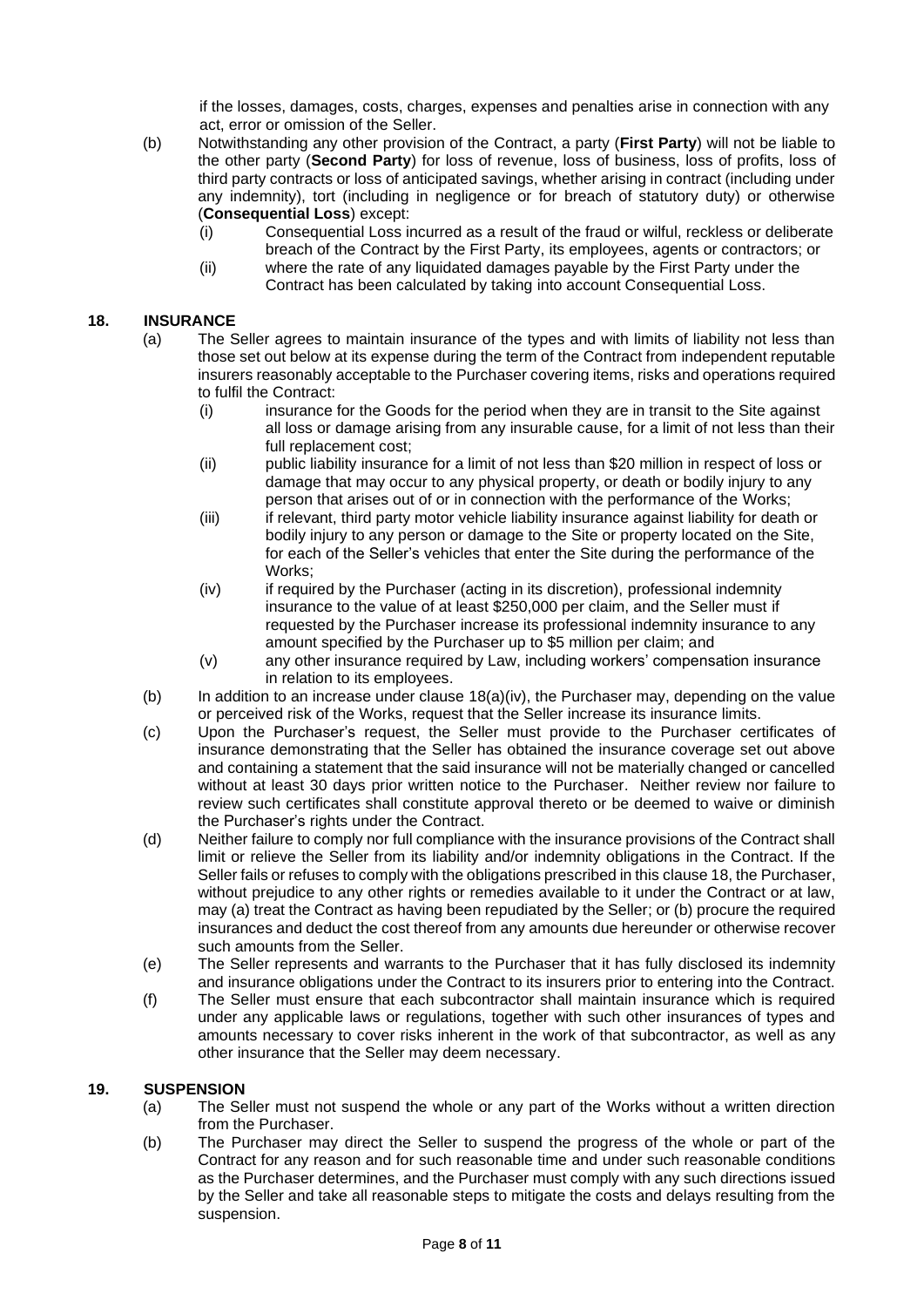(c) The Seller is not entitled to claim any costs or standby rates as a result of a suspension under this clause, unless otherwise agreed in writing with the Purchaser.

# **20. FORCE MAJEURE**

- (a) If a party (**Affected Party**) is precluded from complying with its obligations (except its payment obligations) (**Affected Obligations**) under the Contract due to an event of Force Majeure, that party's obligation to perform the Affected Obligations is suspended for the duration of the actual delay arising out of the event of Force Majeure (and the obligations of the other party that are dependent on the Affected Obligations will be suspended until the Affected Party resumes performance of the Affected Obligations), provided that the Affected Party gives prompt notice to the other party of the event of Force Majeure (including to the extent practicable, specifying the length of delay that will result from the event of Force Majeure).
- (b) The parties must use their reasonable endeavours to remove or relieve any event of Force Majeure and to minimise the delay caused by any event of Force Majeure.
- (c) If an event of Force Majeure continues to affect the performance of the Works for a continuous period of 180 days, the Affected Party may terminate the Contract by serving written notice on the Other Party and:
	- (i) subject to the Purchaser paying the Seller all amounts due and payable for the Works which have been performed at the date of termination, the Seller must transfer to the Purchaser the Works or parts of the Works (including any Associated Documents) existing as at the date of termination; and
	- (ii) payment under paragraph (i) will be the Seller's sole entitlement with respect to losses arising from such termination.

## <span id="page-8-1"></span><span id="page-8-0"></span>**21. TERMINATION**

- (a) At any time for any reason or no reason at all, whether or not the Seller is in default, the Purchaser may terminate by written notice the whole or any part of the Works or the Contract.
- (b) Upon receipt of a notice under this clause, the Seller must immediately:
	- (i) cease the part or the whole of the Works;<br>(ii) protect property in the possession of the S
	- protect property in the possession of the Seller in which the Purchaser has or may acquire an interest;
	- (iii) transfer to the Purchaser the Works or parts of the Works (including any Associated Documents) existing as at the date of termination;
	- (iv) comply with any directions by the Purchaser; and
	- (v) use its best endeavours to mitigate any loss or damage that it may suffer as a result of the termination.
- <span id="page-8-2"></span>(c) Subject to the Purchaser's rights under or in connection with the Contract, including the rights to withhold or set-off payment and recovery of damages, the Purchaser must pay the Seller:
	- (i) the outstanding and unpaid portion of the Contract Sum earned by the Seller up to the date of termination and which shall be established by the measured progress;
	- (ii) the cost of Materials reasonably ordered by the Seller prior to the date of termination for the Works, which the Seller is legally liable to accept (subject to exercise of any termination rights by the Seller if the Purchaser so directs), but only if the materials become the property of the Purchaser upon payment; and
	- (iii) the reasonable costs of complying with any directions given by the Purchaser upon, or subsequent to, termination.

and the Purchaser shall not otherwise be liable to the Seller for any cost, loss, expense, lost profit or damage incurred by the Seller as a consequence of, or in connection with the Contract, the work under the Contract or a termination under this clause.

- (d) The Seller acknowledges that the provision of the Works is a competitive business and that the Purchaser may terminate the Contract under this clause [21](#page-8-0) without considering the impact of such termination on the Seller.
- (e) Without prejudice to any other rights of the Purchaser, the Purchaser may, following termination of a Contract (including under this clause [21\)](#page-8-0), perform the Works itself or procure a third party to perform the Works for reward in the place of the Seller.

#### <span id="page-8-3"></span>**22. DEFAULT**

(a) If the Seller breaches or fails to carry out any of its obligations under this Contract, the Purchaser may give notice thereof in writing to the Seller requiring the Seller to remedy the breach within 5 Business Days (or such other period as the Purchaser in its sole discretion considers reasonable). If the Seller fails to remedy the breach within the time stipulated in the notice, the Purchaser may in its sole discretion: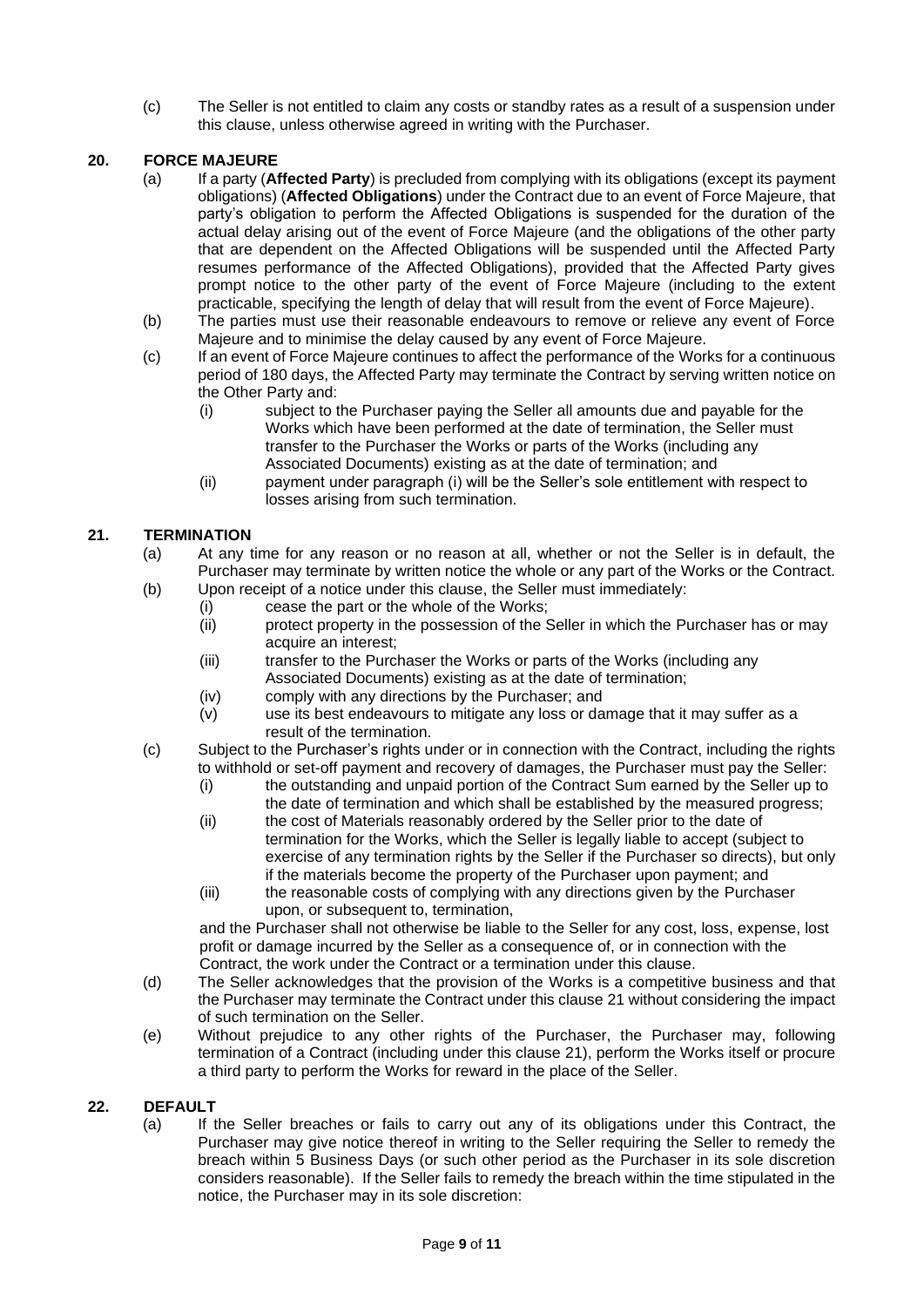- (i) purchase the Goods elsewhere or have the Work carried out by another contractor or supplier at the Seller's expense; or
- (ii) terminate the Contract.
- (b) Clauses [21](#page-8-0)[\(b\)](#page-8-1) and [\(c\)](#page-8-2) apply to termination by the Purchaser under this clause [22.](#page-8-3)

### <span id="page-9-0"></span>**23. DISPUTE RESOLUTION**

- (a) If a dispute between the parties arises in connection with this Contract, then either party may give the other party a written notice of the dispute in accordance with this clause [23,](#page-9-0) adequately identifying and providing details of the dispute.
- (b) Notwithstanding the existence of a dispute in relation to any matter other than the exercise of a right to terminate this Contract, the parties must continue to perform the Contract unless permitted to suspend performance under this Contract.
- <span id="page-9-1"></span>(c) Within 10 Business Days after service of a notice of dispute, the parties must confer at least once to resolve the dispute. Each party must be represented by a person having authority to agree such resolution. All conferences under this clause [23](#page-9-0)[\(c\)](#page-9-1) must be conducted in good faith and without prejudice.
- (d) If the dispute has not been resolved within 20 Business Days of service of the notice of dispute, either party may commence legal proceedings or, if agreed in writing by the parties, commence alternative dispute resolution proceedings.

#### <span id="page-9-2"></span>**24. INTELLECTUAL PROPERTY**

- (a) The Seller grants to the Purchaser at no cost a non-transferable non-exclusive, royalty-free licence to use, copy, reproduce or adapt for its own purposes (including conducting training courses for its own employees and for other persons) any of the materials (including the Associated Documents) provided by it to the Purchaser in respect of the Works.
- (b) The Seller warrants that the intellectual property rights of a third party will not be infringed by the supply of the Goods or Materials under the Contract, the use of those Goods by the Purchaser or the performance of the Works by the Seller and the Seller indemnifies the Purchaser from and against all claims arising from a breach of this clause.
- (c) The Seller must pay all royalties, fees and amounts payable in connection with any process, work, material, matter, thing or method used or supplied in connection with the Works and all such royalties, fees and amounts payable are deemed to be included in the rates and prices payable under the Contract.

#### <span id="page-9-3"></span>**25. CONFIDENTIALITY AND PRIVACY**

- (a) The Seller must not, without the Purchaser's consent, disclose or make public to any person, any information acquired or produced in connection with the Works, unless disclosure is required by Law, stock exchange listing rule or taxation Authority.
- (b) The Seller must:
	- (i) immediately notify the Purchaser if the Seller becomes aware of any 'eligible data breach' as such term is defined in the Privacy Law, and provide all information requested by the Purchaser in relation to the 'eligible data breach';
	- (ii) ensure that the relevant persons, including third parties, have been informed of, and have given their consent to, any use, processing, and disclosure of Personal Information as is reasonably contemplated by this Contract or reasonably notified by the Purchaser (including the potential for the Purchaser to disclose Personal Information to any of its third party consultants or advisors) to the extent such informed consent is required under the Privacy Law; and
	- (iii) comply with any other applicable Laws in relation to any data disclosed to it by the Purchaser.

# **26. ASSIGNMENT AND SUBCONTRACTING**

The Seller shall not transfer, assign, novate or subcontract this Contract or any part of the Works without the written consent of the Purchaser.

### <span id="page-9-4"></span>**27. GENERAL**

- (a) This Contract shall be governed by and construed in accordance with the law of the State of Queensland.
- (b) Service of any notice shall be deemed to be effected if sent to the Seller's place of business stated in the Purchase Order.
- (c) A party may exercise a right or remedy or give or refuse its consent in any way it considers appropriate (including by imposing conditions), unless this Contract expressly states